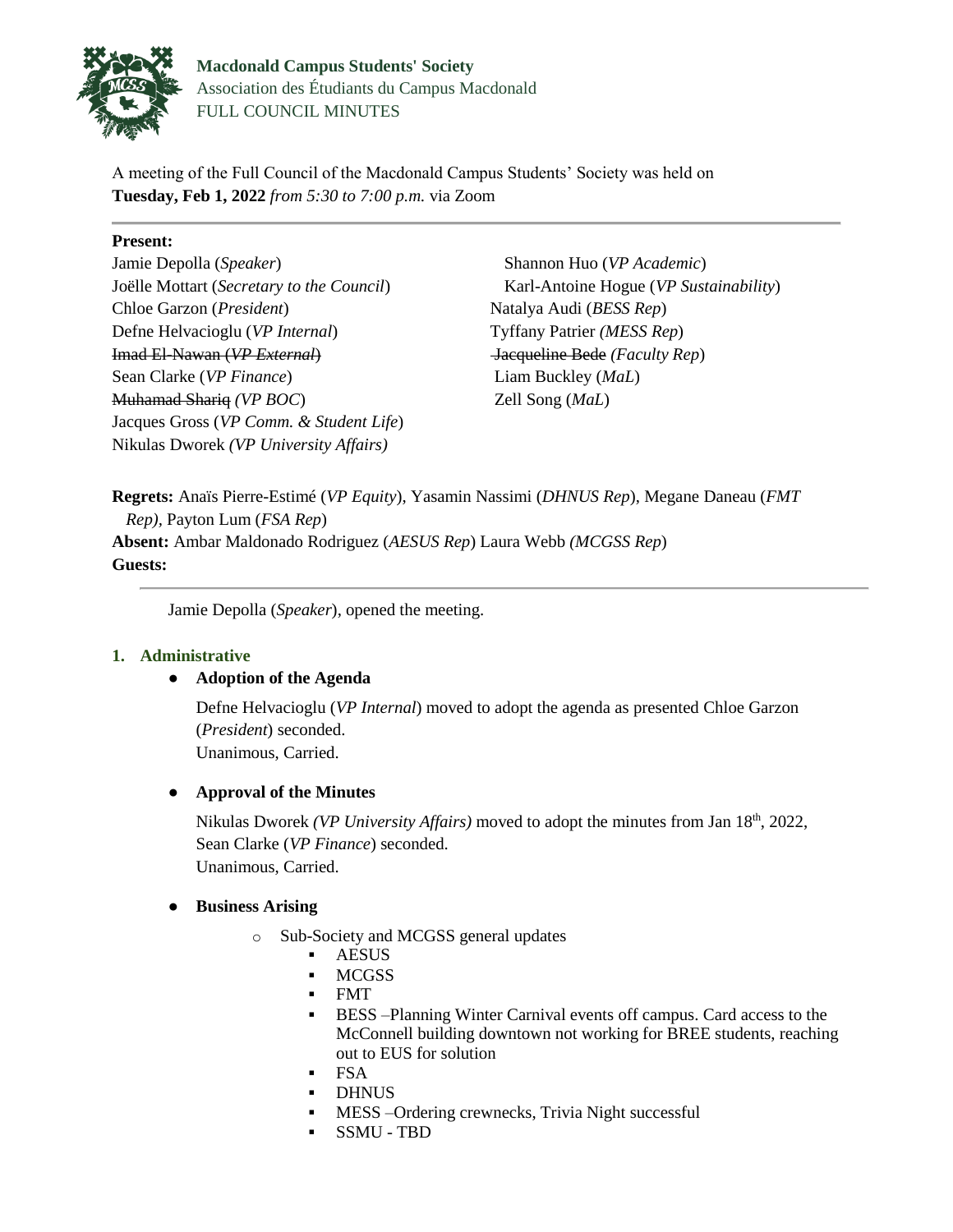

- **2. Subcommittee Business**
	- **N/A**

### **3. Action Items**

 **3.1 MCSS Budget for Winter 2022** (Informational, Discussion, Vote) Sean Clarke (*VP Finance*) presented: MCSS Accounts Administrator Juliana Agolli, made much needed improvements to the format for the MCSS Budget.

> A discussion followed: All agreed that the new format was clear and easy to understand. A few clarifications about the budget itself were made.

Nikulas Dworek *(VP University Affairs)* moved to adopt the MCSS Budget for Winter 2022 as presented, Chloe Garzon (*President*) seconded. Unanimous, carried.

 **3.2 MCSS Club Funding Standardized Process** (Present, Discuss, Vote) Sean Clarke (*VP Finance*) presented: He reworked the MCSS Club Fund Request application and will be creating a new evaluation committee to standardize the process. A new evaluation system of impact factors will be used. This committee will have 5 members from the Council and BOC committee. This semester the submission deadline will be Feb  $11<sup>th</sup>$ , and hopefully, the evaluation committee can quickly finalize the fund requests for approval from Council before March Break.

A discussion followed: All agreed the new process is much improved and that the Evaluation Committee will ensure fair and equitable allocation of funding to clubs.

Sean Clarke (*VP Finance*) moved to adopt the new MCSS Club Fund Request form and standardize evaluation process as presented, Defne Helvacioglu (*VP Internal*) seconded. Unanimous, carried.

**3.3 MCSS Council Positions Update** (Informational)

Chloe Garzon (*President*): Imad El-Nawan (*VP External*) has stepped down from his position on Council, his contribution to the vaccination campaign was very helpful. Since then, Council members were able to absorb his duties.

 **3.4 Autorité des Marchés Financiers (AMF)/Studentcare Update**  (Informational, Discussion)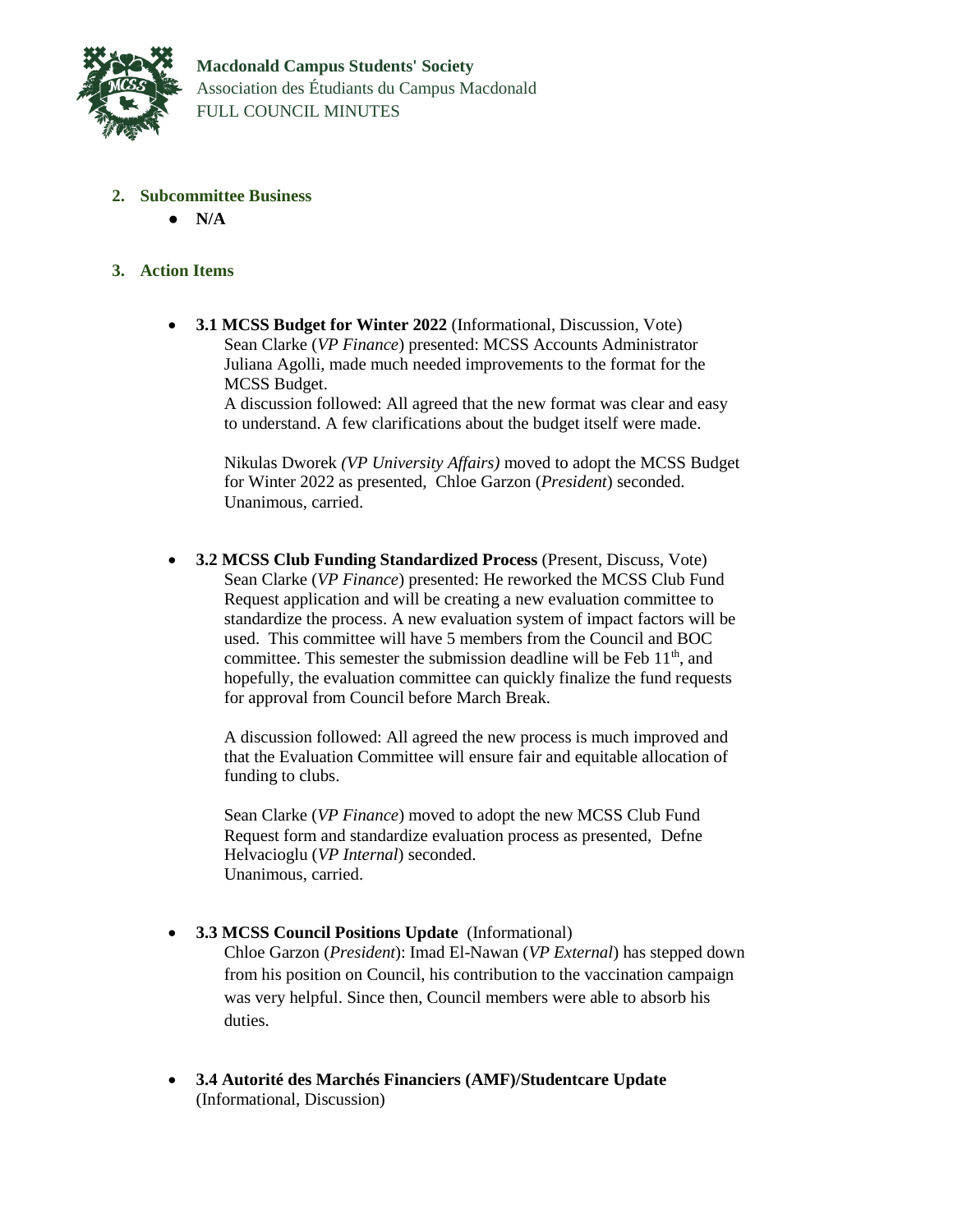

Chloe Garzon (*President*) presented: The AMF regulates the process for insurance companies. They have instructed Studentcare to advice us that they would like us to switch from our current opt out insurance plan to and opt in option for our students. Studentcare had to let us know about it, but we have learned that we are not obligated to comply.

A discussion followed on the pros and cons of each option. There will be a meeting on Feb 2<sup>nd</sup>, between Studentcare and some 30 Quebec student associations, in French, so Karl-Antoine Hogue (*VP Sustainability*) kindly agreed to attend and report back to Council with more information. Chloe Garzon (*President*) will find out if where SSMU stands on the issue.

### **3.5 Involvement Restriction Policy (IRP) for Frosh**

(Informational, Discussion)

Defne Helvacioglu (*VP Internal*): SSMU has been using this policy for a few years now. It ensures a safe environment for their staff, members and visitors while attending their events. It is essentially a black list of individuals who have had complaints about their behavior. MCSS would like to be included in this process so that we can have access to the list of restricted persons in time for Frosh next semester. The document we need to sign needs to be updated by SSMU, but delays have been long, They are asking us to sign it as is, to be edited later.

A discussion followed: All agreed that we should go ahead and sign on, the benefits are important for our students' safety.

Chloe Garzon (*President)* moved that MCSS sign on to SSMU's Involvement Restriction Policy (IRP), Nikulas Dworek *(VP University Affairs)* seconded. Unanimous, Carried

 **3.6 Lecture Recordings for All Mac Classes** (Informational, Discussion) Shannon Huo (*VP Academic*): Although classes are back in-person, most professors continue to make lectures available online for students still reluctant to attend in-person. She has had students report that one professor is requiring a medical note before making this accommodation. How can we better support our students?

A discussion followed: Since professors cannot be mandated to provide recorded lectures online according to the DPSLL, Chloe Garzon (*President)* will bring it up with Associate Dean, Student Affairs, Valerie Orsat. All agreed that the making this available to our students is most important.